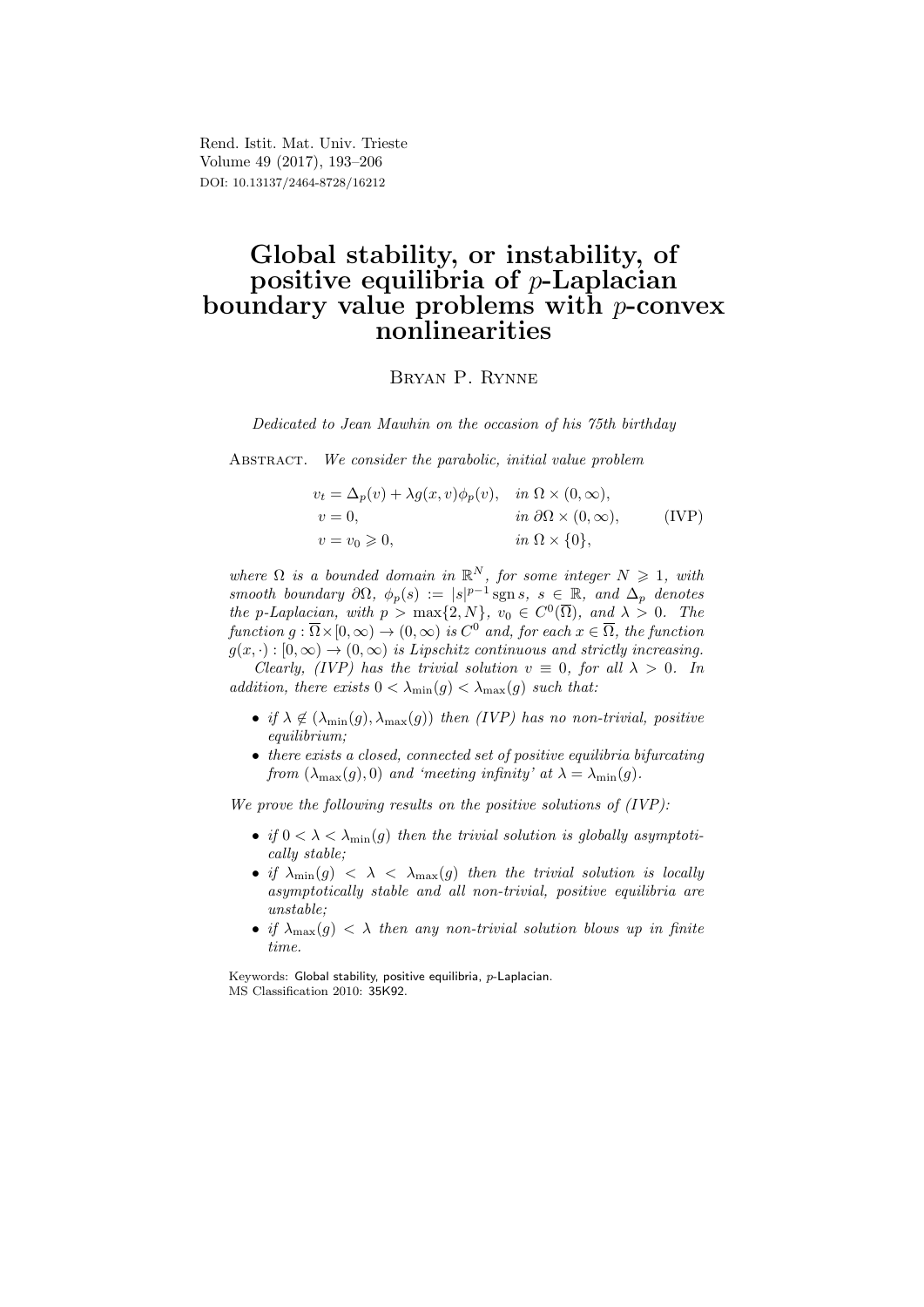# 1. Introduction

We consider the parabolic, initial-boundary value problem

$$
v_t = \Delta_p(v) + \lambda g(x, v)\phi_p(v), \text{ in } \Omega \times (0, \infty),
$$
  
\n
$$
v = 0, \text{ in } \partial\Omega \times (0, \infty),
$$
  
\n
$$
v = v_0 \ge 0, \text{ in } \Omega \times \{0\},
$$
  
\n(1)

where  $\Omega$  is a bounded domain in  $\mathbb{R}^N$ , for some integer  $N \geq 1$ , with smooth boundary  $\partial\Omega$ ,  $\phi_p(s) := |s|^{p-1}$  sgn s,  $s \in \mathbb{R}$ , and  $\Delta_p$  denotes the p-Laplacian, with  $p > \max\{2, N\}, v_0 \in C^0(\overline{\Omega})$ , and  $\lambda > 0$ .

We suppose that  $g : \overline{\Omega} \times [0, \infty) \to (0, \infty)$  is  $C^0$  and, for each  $x \in \overline{\Omega}$ ,

$$
g(x, \cdot) : [0, \infty) \to (0, \infty) \text{ is strictly increasing}, \tag{2}
$$

$$
0 < g_0(x) := g(x, 0) < g_\infty(x) := \lim_{\xi \to \infty} g(x, \xi), \text{ and } g_\infty \in L^\infty(\Omega). \tag{3}
$$

We also suppose that g is Lipschitz with respect to  $\xi$ , in the following sense: for any  $K > 0$  there exists  $L_K$  such that

$$
|g(x,\xi_1)-g(x,\xi_2)|\leqslant L_K|\xi_1-\xi_2|,\quad x\in\overline{\Omega},\ 0\leqslant\xi_1,\,\xi_2\leqslant K.\tag{4}
$$

We are interested in positive solutions of (1), so we introduce the following notation:  $C^0_+(\overline{\Omega})$  (respectively  $W^{1,p}_{0,+}(\Omega)$ ) denotes the set of  $\omega \in C^0(\overline{\Omega})$  (respectively  $\omega \in W_0^{1,p}(\Omega)$  with  $\omega \geq 0$  on  $\Omega$ .

It is known that for any  $v_0 \in C^0_+(\overline{\Omega})$  and fixed  $\lambda > 0$  the problem (1) has a unique, positive solution  $t \to v_{\lambda g, v_0}(t) \in W^{1,p}_{0,+}(\Omega)$ , on some maximal interval  $(0, T)$ , where we may have  $T < \infty$  or  $T = \infty$  (what we mean by a solution will be made precise in Theorem 4.1 below). We are interested in the asymptotic behaviour of these solutions. This asymptotic behaviour is determined by the structure of the set of positive equilibria of (1), so we first describe this.

For a given  $\lambda > 0$ , a positive *equilibrium* is a time-independent solution  $u \in W^{1,p}_{0,+}(\Omega)$  of (1), that is, u satisfies  $\Delta_p(u) + \lambda g(u)\phi_p(u) = 0$  (this will be made precise in Section 3 below). For convenience, we also call  $(\lambda, u)$  an equilibrium. For any  $\lambda > 0$  the function  $v \equiv 0$  (or  $(\lambda, v) = (\lambda, 0)$ ) is a *(trivial)* equilibrium. Regarding non-trivial equilibria, we have the following results (see Theorem 3.1 below for a more precise description). There exists  $0 < \lambda_{\min}(q) < \lambda_{\max}(q) < \infty$ such that:

• if  $\lambda \notin (\lambda_{\min}(g), \lambda_{\max}(g))$  then (1) has no non-trivial, positive equilibrium in  $W^{1,p}_{0,+}(\Omega);$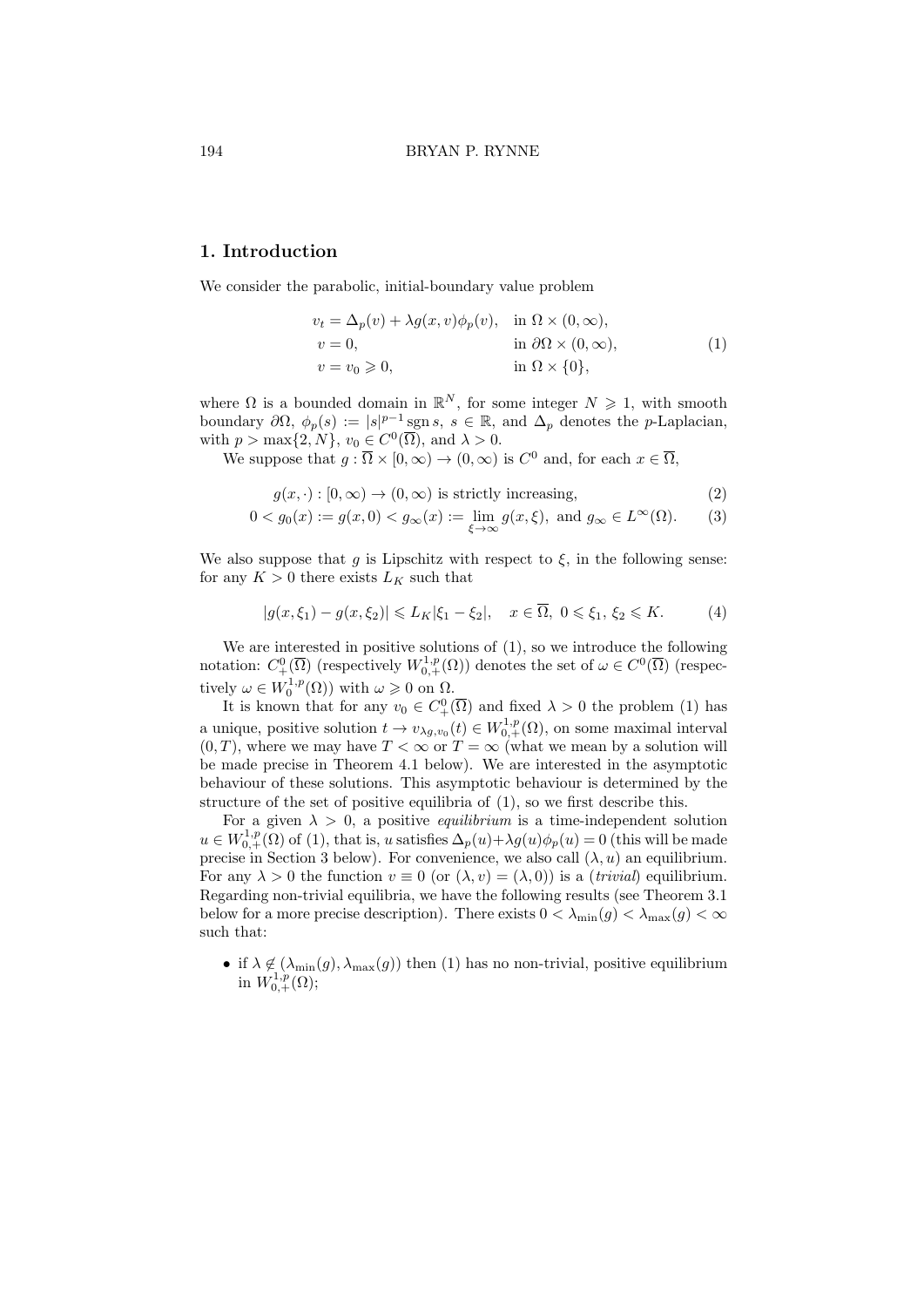• there exists a closed, connected set of positive equilibria  $(\lambda, e)$  bifurcating from  $(\lambda_{\max}(g), 0)$  in  $\mathbb{R} \times W^{1,p}_{0,+}(\Omega)$  and 'meeting infinity' at  $\lambda = \lambda_{\min}(g)$ .

In some radially symmetric cases, when  $\Omega$  is a ball, it is known that when  $\lambda_{\min}(g) < \lambda < \lambda_{\max}(g)$  there is a unique, non-trivial equilibrium  $e_{\lambda} \in W^{1,p}_{0,+}(\Omega)$ . This is discussed briefly in Section 6 below.

We will prove the following results on the asymptotic behaviour of the positive solutions of (1). For any  $0 \neq v_0 \in C^0_+(\overline{\Omega})$ :

• if  $0 < \lambda < \lambda_{\min}(g)$  then  $\lim_{t \to \infty} ||v_{\lambda g,v_0}(t)||_{0,p} = 0$ 

(so the trivial solution is globally asymptotically stable);

- if  $\lambda_{\min}(g) < \lambda < \lambda_{\max}(g)$  then:
	- if  $v_0$  is 'small' then  $\lim_{t\to\infty} ||v_{\lambda g,v_0}(t)||_{0,p} = 0$ (so the trivial solution is locally asymptotically stable);
	- if  $v_0$  is 'large' then  $\lim_{t\to\infty} |v_{\lambda g,v_0}(t)|_0 = \infty;$
	- all the non-trivial, positive equilibria are unstable;
- if  $\lambda_{\max}(g) < \lambda$  then there exists  $T < \infty$  such that  $\lim_{t \nearrow T} |v_{\lambda g, v_0}(\cdot)|_0 = \infty$ .

These results are consistent with a bifurcation analysis of the corresponding semilinear  $(p = 2)$  problem, using the 'principle of linearised stability' to obtain local stability. Such problems have been extensively investigated, see [9] and the references therein for a summary of the main results. However, we do not use bifurcation theory to obtain our results, which usually yields local stability results. Instead, we use a mixture of comparison and compactness arguments to obtain the above results.

For the quasilinear problem involving the p-Laplacian operator considered here, these results are consistent with the results on 'linearised stability' in the 'p-convex' case in [10] (condition (2) is termed 'p-convex' in [10]; this terminology has been used in other publication for very similar, but slightly different, conditions). However, the term 'linearised stability' in [10] refers to the sign of the principal eigenvalue of the linearisation of the problem at an equilibrium solution, not to the dynamic (time-dependent) stability that we consider. For the quasilinear problem considered here it is not clear that 'linearised stability', in this sense, implies stability in the usual dynamic sense. Even if such a result could be proved, it would give local rather than global stability.

Similar results to those obtained here have been obtained in [3, 4] for a quasilinear problem involving the mean-curvature operator in 1-dimension. The mean-curvature operator is significantly different to the p-Laplacian operator considered here, so our results do not follow from those of [3, 4], even in 1 dimension.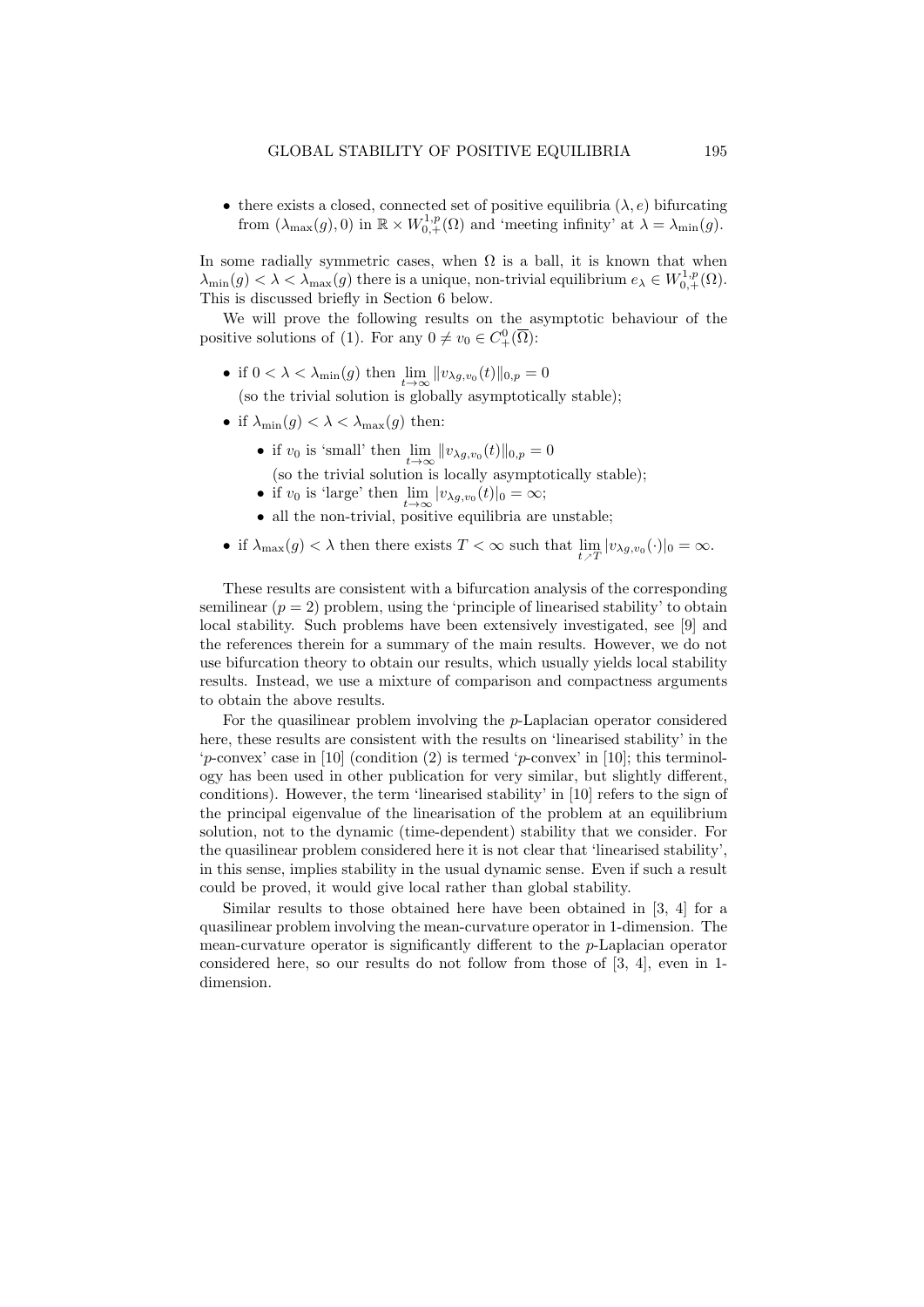# 2. Preliminaries

# 2.1. Notation

We let  $C^0(\overline{\Omega})$  denote the standard space of real valued, continuous functions defined on  $\overline{\Omega}$ , with the standard sup-norm on  $|\cdot|_0$  (throughout, all function spaces will be real);  $L^q(\Omega)$ ,  $q > 1$ , denotes the standard space of functions on  $\Omega$ whose qth power is integrable, with norm  $\|\cdot\|_q$ ;  $W_0^{1,p}(\Omega)$  denotes the standard, first order Sobolev space of functions on  $\Omega$  which are zero on  $\partial\Omega$ , with norm  $\|\cdot\|_{1,p}$ , and its dual space is denoted by  $W^{-1,p'}(\Omega)$ , where  $p' := p/(p-1)$  is the conjugate exponent of p. By our assumption that  $p > N$ , the space  $W_0^{1,p}(\Omega)$  is compactly embedded into  $C^0(\overline{\Omega})$ .

If  $h: \overline{\Omega} \times [0, \infty) \to \mathbb{R}$  is continuous then, for any  $\omega \in C^0_+(\overline{\Omega})$ , we define  $h(\omega) \in C^0_+(\overline{\Omega})$  by

$$
h(\omega)(x) := h(x, \omega(x)), \quad x \in \overline{\Omega}.
$$

Clearly, the 'Nemitskii' mapping  $\omega \to h(\omega) : C^0_+(\overline{\Omega}) \to C^0_+(\overline{\Omega})$  is continuous. In particular, we repeatedly use the Nemitskii mapping  $\phi_p : \omega \to \phi_p(\omega)$ :  $C^0_+(\overline{\Omega}) \to C^0_+(\overline{\Omega}).$ 

# 2.2. The p-Laplacian

Formally, the p-Laplacian is defined by

$$
\Delta_p \omega := \nabla \cdot (|\nabla \omega|^{p-2} \nabla \omega),
$$

for suitable  $\omega$ , where  $|\mathbf{v}| := (v_1^2 + \cdots + v_N^2)^{1/2}$  for  $\mathbf{v} \in \mathbb{R}^N$ . More precisely, for any  $\omega \in W_0^{1,p}(\Omega)$ , we define  $\Delta_p(\omega) \in W^{-1,p'}(\Omega)$  by

$$
\int_{\Omega} \Delta_p(\omega) \varphi := -\int_{\Omega} |\nabla \omega|^{p-2} \nabla \omega \cdot \nabla \varphi, \quad \forall \varphi \in W_0^{1,p}(\Omega). \tag{5}
$$

A precise definition of what is meant by a solution of (1) will be given in Section 4.1 below.

### 2.3. Principal eigenvalues of the p-Laplacian

We briefly consider the weighted, nonlinear eigenvalue problem

$$
-\Delta_p(\psi) = \mu \rho \phi_p(\psi), \quad \psi \in W_0^{1,p}(\Omega), \tag{6}
$$

where  $\mu \in \mathbb{R}$  and the weight function  $\rho \in L^1(\Omega)$ . We say that  $\mu$  is an *eigenvalue* of (6), with *eigenfunction*  $\psi \in W_0^{1,p}(\Omega) \setminus \{0\}$ , if the following weak formulation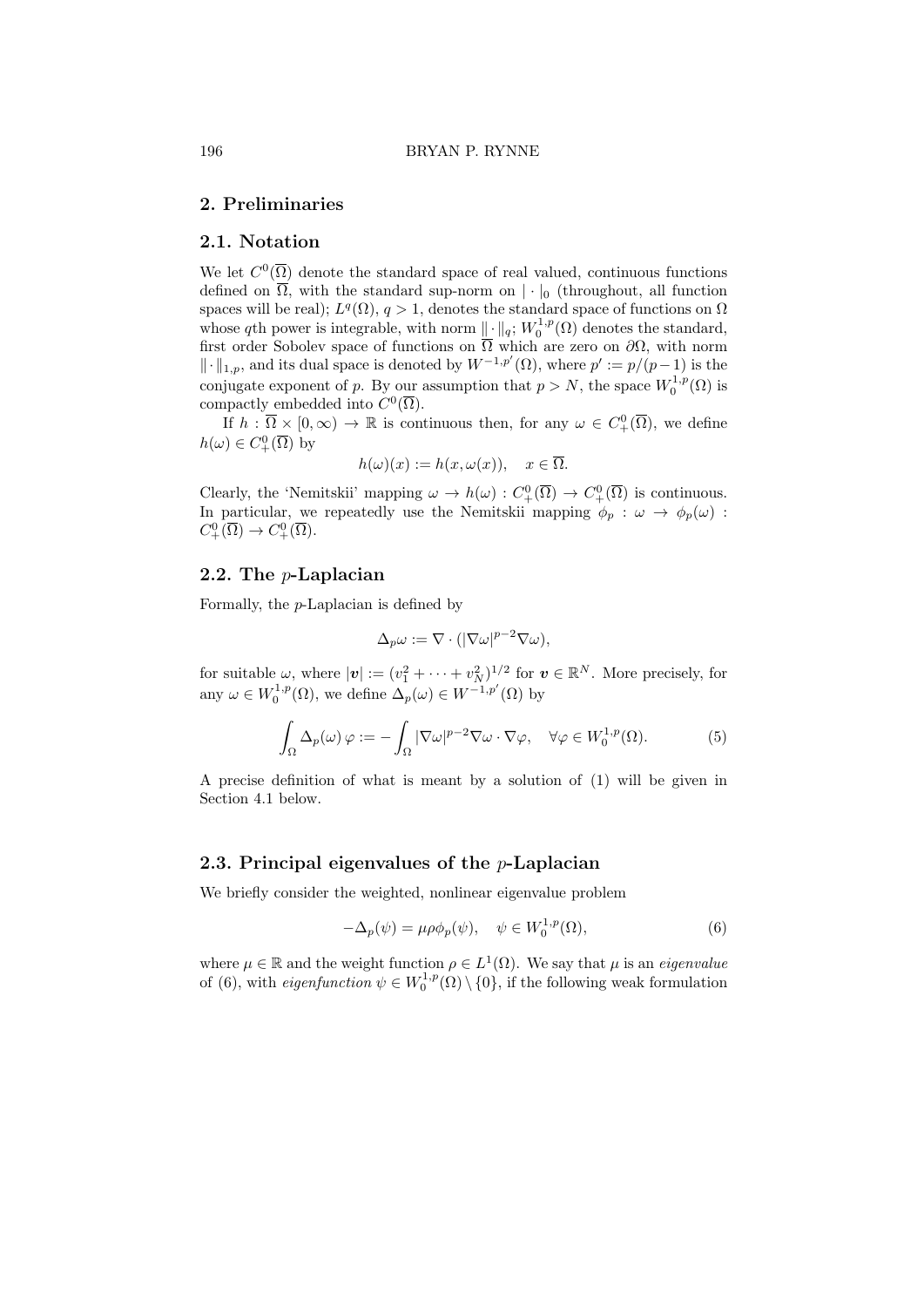of (6) holds

$$
\int_{\Omega} |\nabla \psi|^{p-2} \nabla \psi \cdot \nabla \varphi = \mu \int_{\Omega} \rho \phi_p(\psi) \varphi, \quad \forall \varphi \in W_0^{1,p}(\Omega). \tag{7}
$$

A *principal eigenvalue* of (6) is an eigenvalue  $\mu_0$  which has a positive eigenfunction  $\psi_0 \in W^{1,p}_{0,+}(\Omega)$  (which we will normalise by, say,  $|\psi_0|_0 = 1$ ). The following result is well known — see, for example, [6, Sections 3-4].

LEMMA 2.1. Suppose that the weight function  $\rho$  satisfies:  $\rho \geq 0$  on  $\Omega$ , with  $\rho > 0$  on a set of positive Lebesgue measure. Then the eigenvalue problem (6) has a unique principal eigenvalue  $\mu_0(\rho)$ . This eigenvalue has the properties,  $\mu_0(\rho) > 0$ ,  $\psi_0(\rho) > 0$  on  $\Omega$ , and

$$
\int_{\Omega} |\nabla \omega|^p \ge \mu_0(\rho) \int_{\Omega} \rho |\omega|^p, \quad \forall \omega \in W_0^{1,p}(\Omega). \tag{8}
$$

In addition, if  $\rho_1$ ,  $\rho_2$  are two such weight functions, then

 $\rho_1 \leq \rho_2$  on  $\Omega$  and  $\rho_1 < \rho_2$  on a set of positive Lebesgue measure

 $\implies \mu_0(\rho_1) > \mu_0(\rho_2).$ 

Now, since  $g_{\infty} \in L^{\infty}(\Omega)$ , we may define

$$
0 < \lambda_{\min}(g) := \mu_0(g_{\infty}) < \lambda_{\max}(g) := \mu_0(g_0),
$$

and we denote the corresponding eigenfunctions by  $\psi_{\min}(g)$ ,  $\psi_{\max}(g)$ .

# 3. Non-trivial, positive equilibria of (1)

A positive equilibrium of (1) is a solution of the problem

$$
-\Delta_p(u) = \lambda g(u)\phi_p(u), \quad u \in W^{1,p}_{0,+}(\Omega). \tag{9}
$$

More precisely, a *solution* of (9) is defined to be a function  $u \in W^{1,p}_{0,+}(\Omega)$  which satisfies the following weak formulation of (9),

$$
\int_{\Omega} |\nabla u|^{p-2} \nabla u \cdot \nabla \varphi = \lambda \int_{\Omega} g(u) \phi_p(u) \varphi, \quad \forall \varphi \in W_0^{1,p}(\Omega). \tag{10}
$$

For convenience, we also call  $(\lambda, u)$  an equilibrium.

Clearly, for any  $\lambda \in \mathbb{R}$ , the function  $u = 0$  is a *(trivial)* positive equilibrium. We denote the set of non-trivial, positive equilibria by

$$
\mathcal{E}^+ := \{ (\lambda, u) : \lambda \in (0, \infty), 0 \neq u \in W^{1, p}_{0, +}(\Omega) \text{ satisfies } (9) \}.
$$

We can say somewhat more about the overall structure of the set  $\mathcal{E}^+$ . In fact, we have the following global-bifurcation-type description of  $\mathcal{E}^+$ .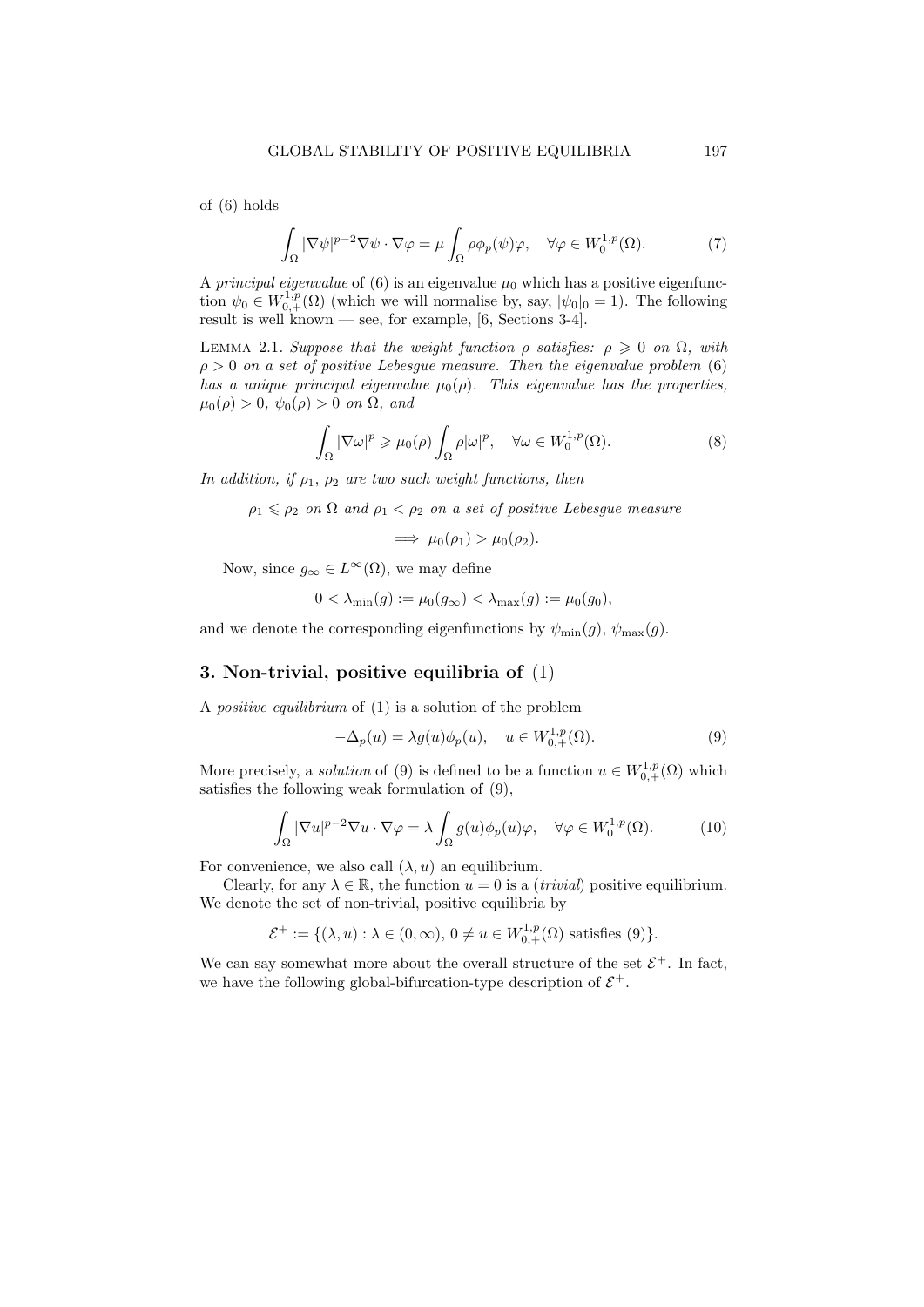THEOREM 3.1. (a)  $(\lambda, u) \in \mathcal{E}^+ \implies \lambda \in (\lambda_{\min}(g), \lambda_{\max}(g))$  and  $u > 0$  on  $\Omega$ .

(b) If  $(\lambda_n, u_n) \in \mathcal{E}^+$ ,  $n = 1, 2, \ldots$ , then

$$
\lim_{n \to \infty} \lambda_n = \lambda_{\min}(g) \iff \lim_{n \to \infty} ||u_n||_{1,p} = \infty,
$$
  

$$
\lim_{n \to \infty} \lambda_n = \lambda_{\max}(g) \iff \lim_{n \to \infty} ||u_n||_{1,p} = 0.
$$

(c) There exists a set  $S^+ \subset \mathcal{E}^+$  such that  $S^+ \cup (\lambda_{\max}(g), 0)$  is closed and connected, and

$$
P_{\mathbb{R}}\mathcal{S}^+ := \{ \lambda : (\lambda, u) \in \mathcal{S}^+, \text{ for some } 0 \neq u \in W_{0,+}^{1,p}(\Omega) \}
$$
  
=  $(\lambda_{\min}(g), \lambda_{\max}(g)).$  (11)

*Proof.* (a) These results follow immediately from  $(2)$ ,  $(3)$ , Lemma 2.1 and the definitions of  $\lambda_{\min}(g)$  and  $\lambda_{\max}(g)$ , together with the form of equation (9).

(b) Consider a sequence  $(\lambda_n, u_n) \in \mathcal{E}^+, n = 1, 2, \dots$ , such that

$$
\lim_{n \to \infty} \lambda_n = \lambda_\infty \in [\lambda_{\min}(g), \lambda_{\max}(g)] \text{ and } \lim_{n \to \infty} ||u_n||_{1,p} = N_\infty.
$$

- (i) Suppose that  $0 < N_{\infty} < \infty$ . Then, by the compactness properties described on p. 299 of [7], we may suppose that there exists  $0 \neq u_{\infty} \in$  $W^{1,p}_{0,+}(\Omega)$  such that  $||u_n - u_\infty||_{1,p} \to 0$  and  $(\lambda_\infty, u_\infty) \in \mathcal{E}^+$ . Part  $(a)$  now implies that  $\lambda_{\min}(g) < \lambda_{\infty} < \lambda_{\max}(g)$ .
- (ii) Suppose that  $N_{\infty} = \infty$ . By defining  $w_n := u_n / ||u_n||_{1,p}, n = 1, 2, \ldots$ , we may suppose (by compactness and our assumption that  $g_{\infty} \in L^{\infty}(\Omega)$ ) that there exists  $0 \neq w_\infty \in W^{1,p}_{0,+}(\Omega)$  such that  $||w_n - w_\infty||_{1,p} \to 0$  and

$$
-\Delta_p(w_\infty) = \lambda_\infty \overline{g} \phi_p(w_\infty),
$$
  
\n
$$
\overline{g}(x) = \lim_{n \to \infty} g(x, u_n(x)), \quad x \in \Omega.
$$
\n(12)

By (2) and (3),  $0 < \overline{g} \leq g_{\infty} \in L^{\infty}(\Omega)$ , so by Lemma 2.1 and (12),  $w_{\infty}(x) > 0$  for each  $x \in \Omega$ , so that  $u_n(x) \to \infty$ , and  $\overline{g}(x) = g_{\infty}(x)$ . Hence,  $\lambda_{\infty} = \lambda_{\min}(g)$ .

(*iii*) Suppose that  $0 = N_{\infty}$ . A similar (slightly simpler) argument to that of part (ii) shows that in this case  $\lambda_{\infty} = \lambda_{\max}(g)$ .

Combining the results of  $(i)-(iii)$  now proves part  $(b)$  of the theorem.

(c) We will use the Rabinowitz-type global bifurcation results in [7] to prove this. To do this it is convenient to extend the domain of q in (9) to  $\Omega \times \mathbb{R}$ , by setting  $g(x, -\xi) = -g(x, \xi), x \in \Omega, \xi > 0$ . Clearly, this has no effect on the positive solutions of (9).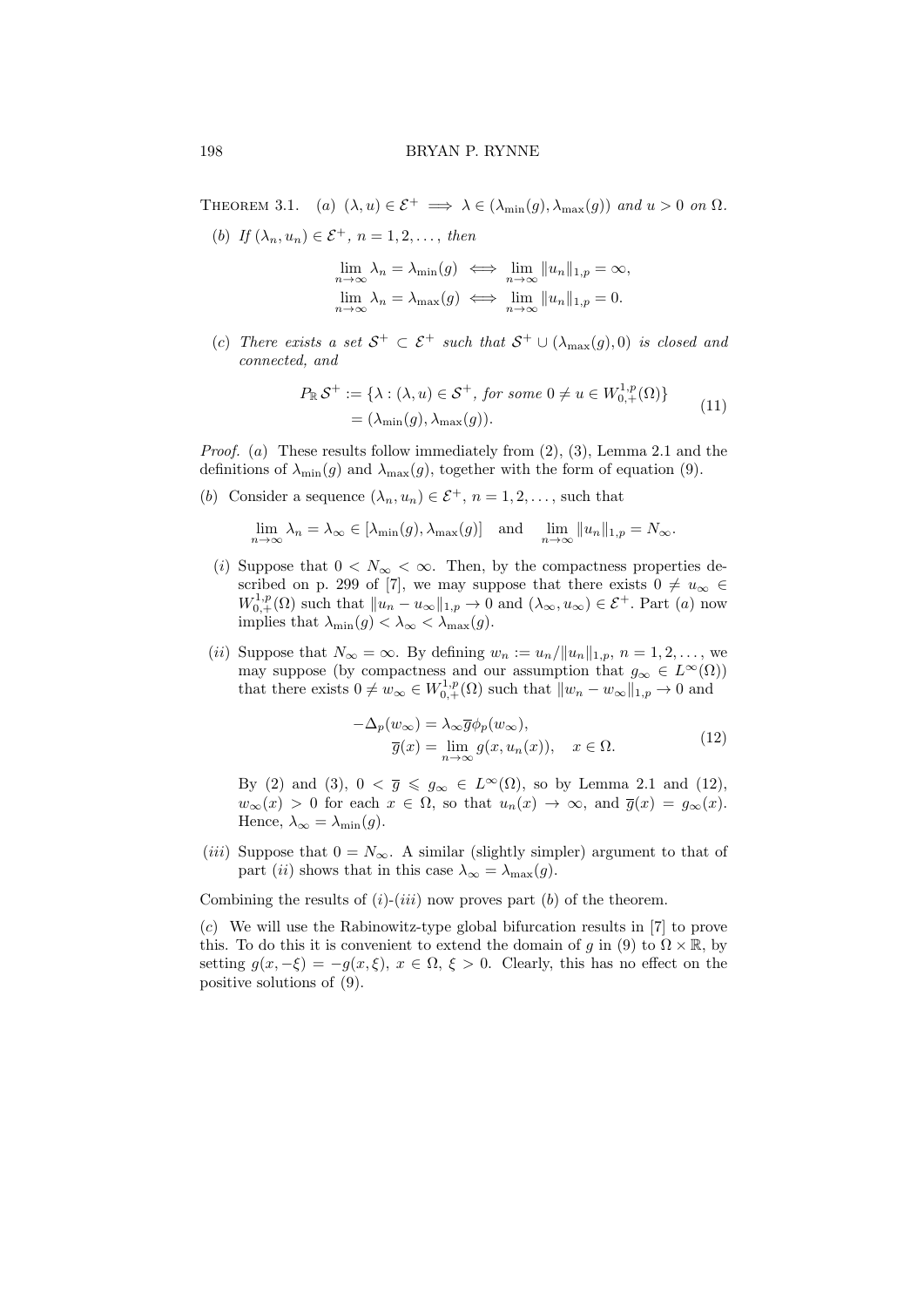Let  $\mathcal{N} \subset \mathbb{R} \times W_0^{1,p}(\Omega)$  denote the set of non-trivial solutions of (9), with  $\overline{N}$  its closure, and let S denote the (maximal) connected component of  $\overline{N}$ containing  $(\lambda_{\text{max}}(g), 0)$ . The results in [7] (in particular, [7, Theorem 1.1] and [7, Lemma 3.1]) show that S is unbounded in  $\mathbb{R} \times W_0^{1,p}(\Omega)$  and has the decomposition

$$
\mathcal{S} = \{(\lambda_{\max}(g), 0)\} \cup \mathcal{S}^+ \cup \mathcal{S}^-,
$$

where

$$
\mathcal{S}^{\pm} := \{ (\lambda, w) \in \mathcal{S} : \pm w(x) > 0 \text{ for all } x \in \Omega \}.
$$

We note that there are some very minor differences between equation (9) and the problem discussed in  $[7]$ . For instance our  $g_0$  depends on x but the corresponding term in [7] is constant. However, it can be seen that the results from [7] that we use are still valid in our case.

Clearly,  $S^+ \subset \mathcal{E}^+$ . Furthermore, it follows from the form of our extended function g in (9) that  $S^+ = -S^-$ , so both the sets  $S^{\pm}$  must be unbounded, and the sets  $\{(\lambda_{\max}(g), 0)\}\cup \mathcal{S}^{\pm}$  are connected. The relation (11) now follows from the connectedness and unboundedness of  $S^+$ , together with the results of parts  $(a)$ ,  $(b)$  of the theorem. This proves part  $(c)$ , and so completes the proof of Theorem 3.1.  $\Box$ 

# 4. Time-dependent solutions of (1)

In Section 3 we discussed equilibrium (time-independent) solutions of (1). In this section we will discuss time-dependent solutions of (1). We first describe an existence and uniqueness result, and then a comparison result, which will be used to determine the long-time behaviour of the solutions.

### 4.1. Existence and uniqueness of positive solutions

Existence and uniqueness properties of solutions of the time-dependent problem (1) are known, and the results that we require were summarised in [14, Section 3. We will briefly restate these results here – for further details see [14]. and the references therein.

To state precisely what we mean by a solution of (1) we define the spaces

$$
\Sigma(T) := C([0,T), L^2(\Omega)) \cap C((0,T), W_0^{1,p}(\Omega)) \cap W_{\text{loc}}^{1,2}((0,T), L^2(\Omega)), \quad T > 0
$$

(we allow  $T = \infty$  here, and likewise for other such numbers below). The space  $W^{1,2}((0,T), L^2(\Omega))$  is defined on p. 378 of [13], using the notation  $H^1((0,T), L^2(\Omega))$ ; the loc version can be defined by a simple adaptation of this definition. We will search for a solution of (1) in  $\Sigma(T)$ , for some  $T > 0$ . Thus, in this setting, a solution  $v$  will be regarded as a time-dependent mapping  $t \to v(t) : (0,T) \to W_0^{1,p}(\Omega)$ , with  $\Delta_p(v(t)) \in W^{-1,p'}(\Omega)$  defined in a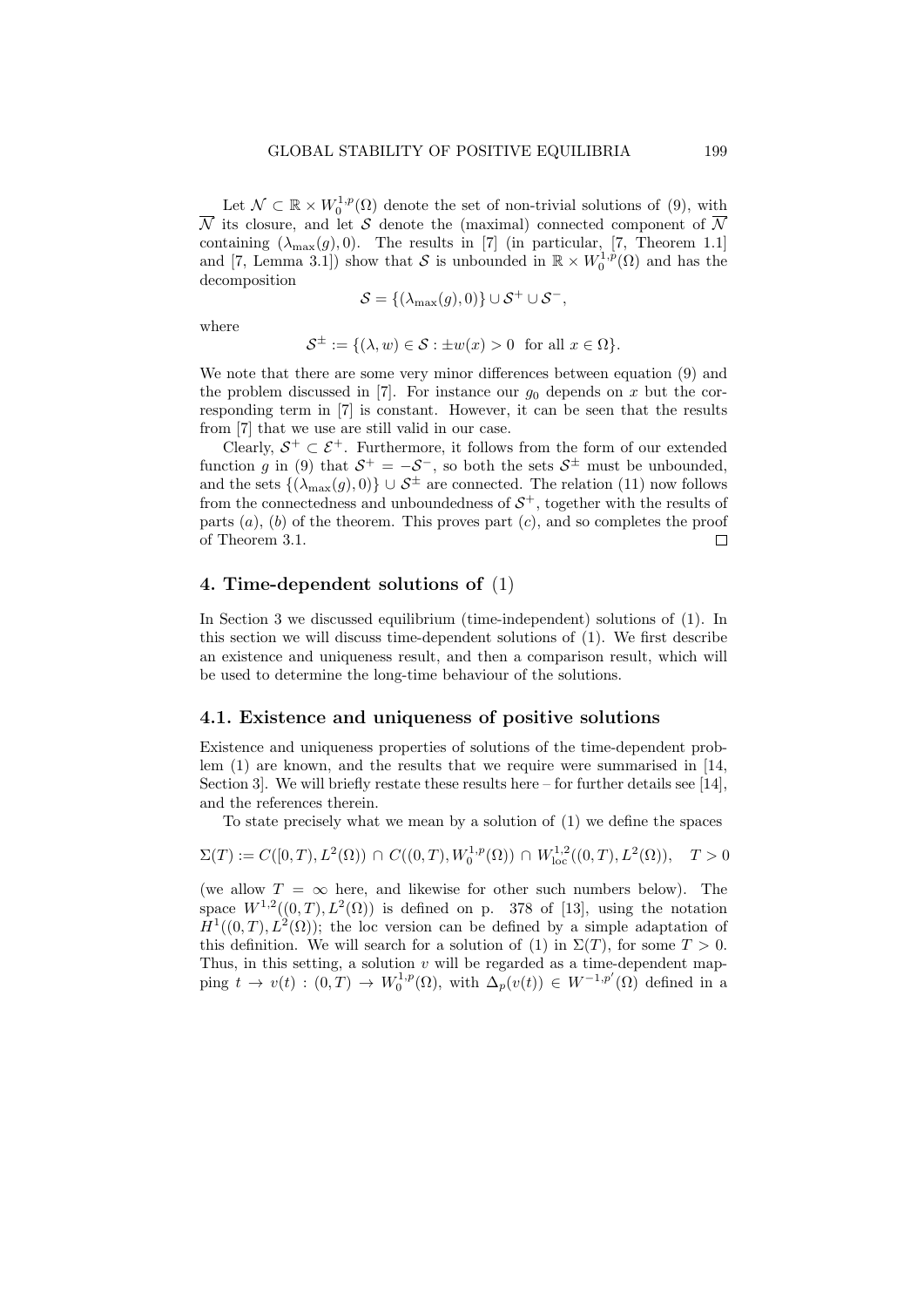weak sense, for each  $t \in (0, T)$  (see [14]), and satisfying the initial condition at  $t = 0$  as a limit in  $L^2(\Omega)$ . More (or less) regularity at  $t = 0$  can be attained, depending on the regularity of  $v_0$  (for example if  $v_0 \in W^{1,p}_{0,+}(\Omega)$  then the solution will belong to  $C([0,T), W_0^{1,p}(\Omega))$ , but the above setting will suffice here.

In view of this, we will rewrite (1) in the form

$$
\frac{dv}{dt} = \Delta_p(v) + \lambda g(v)\phi_p(v), \quad v(0) = v_0 \in C^0_+(\overline{\Omega}).
$$
\n(13)

The following theorem summarises known results on the existence and uniqueness of solutions of (13), together with various additional properties which will be required below. For details and references, see the proofs of Theorem 3.1 and Corollary 3.4 in [14], together with the discussion in [5], which also describes most of these results, with further explanations. We note that the theorem does not require q to satisfy the monotonicity condition  $(2)$ .

THEOREM 4.1. Suppose that g satisfies conditions (3) and (4) on  $\overline{\Omega} \times [0, \infty)$ , and  $\lambda > 0$ ,  $v_0 \in C^0_+(\overline{\Omega})$ . Then (13) has a unique solution  $v_{\lambda g,v_0} \in \Sigma(T_{\lambda g,v_0})$ , defined on a maximal interval  $[0, T_{\lambda g, v_0})$ , for some  $T_{\lambda g, v_0} > 0$ , having the following properties:

- (a)  $v_{\lambda g, v_0}(0) = v_0$  and  $v_{\lambda g, v_0}(t) \in W^{1, p}_{0, +}(\Omega)$  for all  $t \in (0, T_{\lambda g, v_0})$ ;
- (b) the function  $v_{\lambda g,v_0} : [0, T_{\lambda g,v_0}) \to L^2(\Omega)$  is differentiable at almost all  $t \in [0, T_{\lambda g, v_0}),$  and at such t,

$$
\frac{d v_{\lambda g, v_0}}{dt}(t), \ \Delta_p(v_{\lambda g, v_0}(t)) \in L^2(\Omega),
$$

and

$$
\frac{d v_{\lambda g,v_0}}{dt}(t) = \Delta_p(v_{\lambda g,v_0}(t)) + \lambda g(v_{\lambda g,v_0}(t))\phi_p(v_{\lambda g,v_0}(t)), \quad in \ L^2(\Omega);
$$

(c) the interval  $[0, T_{\lambda g, v_0})$  on which the solution  $v_{\lambda g, v_0}$  exists is maximal, in the sense that

$$
T_{\lambda g, v_0} < \infty \implies \lim_{t \nearrow T_{\lambda g, v_0}} |v_{\lambda g, v_0}(t)|_0 = \infty. \tag{14}
$$

If  $T_{\lambda g,v_0} < \infty$  then the solution  $v_{\lambda g,v_0}$  is said to *blow up in finite time*.

# 4.2. Comparison results

We now consider the auxiliary problem

$$
\frac{dw}{dt} = \Delta_p(w) + \lambda \gamma \phi_p(w), \quad w(0) = w_0 \in C^0_+(\overline{\Omega}), \tag{15}
$$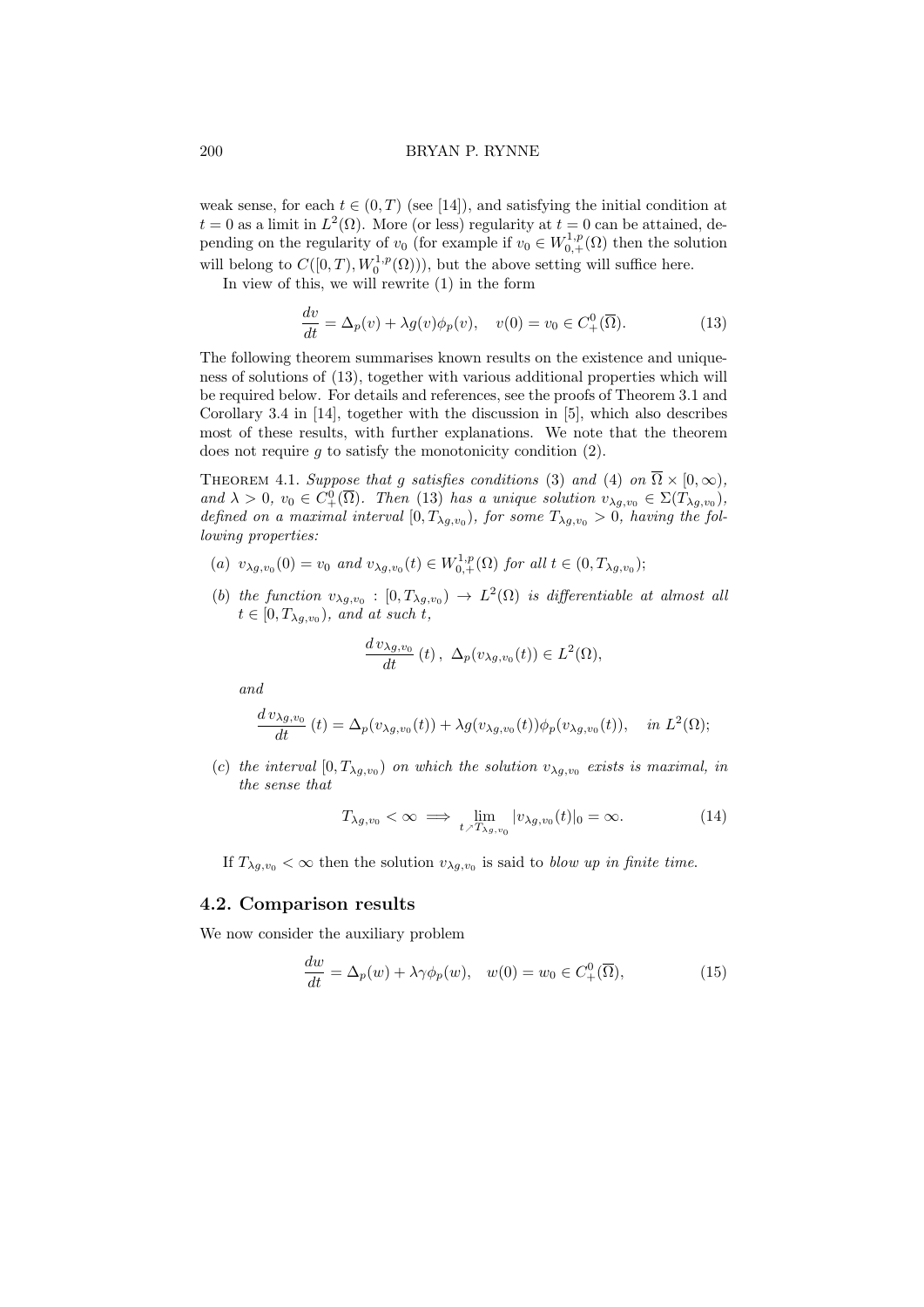where  $\gamma \in L^{\infty}(\Omega)$  is independent of w, and  $\gamma \geq 0$  on  $\Omega$ . This is a special case of (13) (with  $g(x, \xi)$  having the form  $\gamma(x)$ ) so, by Theorem 4.1, the problem (15) has a unique solution  $w_{\lambda\gamma,w_0}$  defined on a maximal interval  $[0,T_{\lambda\gamma,w_0})$ .

REMARK 4.2. Theorem 4.1 was stated for continuous functions  $g$  depending on  $(x,\xi)$  (and Lipschitz with respect to  $\xi$ ), but as noted in [14, Remark 3.3], the result is valid for the problem  $(15)$ , containing an x-dependent function  $\gamma \in L^{\infty}(\Omega)$ .

We now describe a 'comparison' result for solutions of  $(13)$  and  $(15)$ . For any  $T > 0$  and functions  $\omega_1, \omega_2 \in \Sigma(T)$ , we write  $\omega_1 \geq \omega_2$  on  $[0, T)$  if  $\omega_1(t) \geq \omega_2(t)$ , on  $\overline{\Omega}$ , for each  $t \in [0, T)$ . Also, in inequalities involving  $\gamma$ , we may regard  $\gamma$  as a function on  $\overline{\Omega} \times [0,\infty)$  which is constant with respect to  $\xi \in [0,\infty)$ .

LEMMA 4.3. (a) If  $q \ge \gamma \ge 0$  on  $\overline{\Omega} \times [0, \infty)$  and  $v_0 \ge w_0 \ge 0$  on  $\overline{\Omega}$ , then

 $T_{\lambda g,v_0} \leqslant T_{\lambda \gamma,w_0}$  and  $v_{\lambda g,v_0} \geqslant w_{\lambda \gamma,w_0}$  on  $[0,T_{\lambda g,v_0})$ .

(b) If  $0 \leq q \leq \gamma$  on  $\overline{\Omega} \times [0, \infty)$  and  $v_0 \leq w_0$  on  $\overline{\Omega}$ , then

$$
T_{\lambda g, v_0} \geqslant T_{\lambda \gamma, w_0} \quad \text{and} \quad v_{\lambda g, v_0} \leqslant w_{\lambda \gamma, w_0} \quad \text{on } [0, T_{\lambda \gamma, w_0}).
$$

Proof. The proof follows, with minor modifications, the proof of [12, Theorem 2.5]. We omit the details. However, we note that [12, Theorem 2.5] considers equations of the form  $v_t = \Delta_p(v) + \lambda \phi_p(v)$ , but the proof can be adapted to give the above result; the argument in [12] is based on the proof of [8, Lemma 3.1, Ch. VI], which considered the equation  $v_t = \Delta_p(v)$ .  $\Box$ 

In the next section we will use the comparison result Lemma 4.3 to describe the behaviour of solutions of (13). The following results will be useful for this.

LEMMA 4.4. Suppose that  $0 \neq w_0 \in C^0_+(\overline{\Omega})$ .

- (a) If  $\lambda < \mu_0(\gamma)$  then  $T_{\lambda\gamma,w_0} = \infty$  and  $\lim_{t\to\infty} ||w_{\lambda\gamma,w_0}(t)||_{1,p} = 0.$
- (b) If  $\lambda > \mu_0(\gamma)$ , then  $T_{\lambda \gamma, w_0} < \infty$ .

*Proof.* (a) By following the proof of [12, Theorem 3.1], it can be shown that  $T_{\lambda\gamma,w_0} = \infty$  and  $|w_{\lambda\gamma,w_0}(\cdot)|_0$  is bounded on  $[0,\infty)$  (the paper [12] deals with the case  $\gamma \equiv 1$  but the extension to the case of general  $\gamma$  is straightforward, using a comparison theorem similar to Lemma 4.3, which is, as noted above, based on [12, Theorem 2.5]).

The argument in the proof of part  $(a)$  of [14, Theorem 4.1] now shows that  $w_{\lambda\gamma,w_0}$  must converge, in  $W^{1,p}_{0,+}(\Omega)$ , to an equilibrium solution of equation (6), with  $\mu = \lambda$  and  $\rho = \gamma$ . But by assumption,  $\lambda < \mu_0(\gamma)$ , so Lemma 2.1 shows that the only equilibrium available is the trivial solution.

(b) This can be proved by following the proof of [12, Theorem 3.5]. $\Box$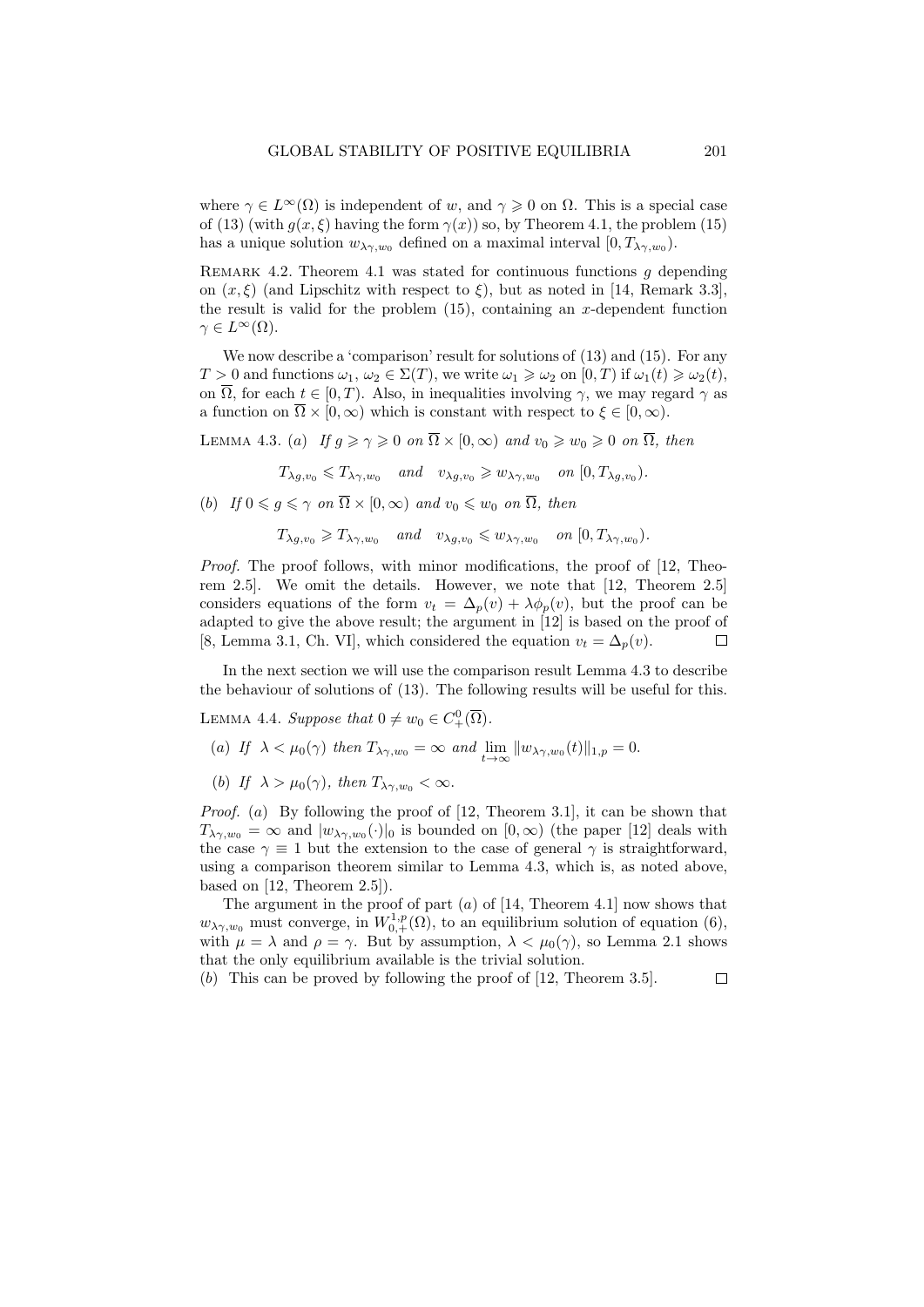#### 202 BRYAN P. RYNNE

## 5. Global stability or instability of the equilibria of (1)

For any  $\lambda > 0$  the time-dependent problem (13) has the trivial equilibrium solution  $u = 0$ , and also, by Theorem 3.1, for any  $\lambda \in (\lambda_{\min}(g), \lambda_{\max}(g))$ there is at least one non-trivial, positive equilibrium. We will now consider the stability, and instability, of these equilibria.

THEOREM 5.1. Suppose that  $0 \neq v_0 \in C^0_+(\overline{\Omega})$ .

- (a)  $0 < \lambda < \lambda_{\min}(g) \implies T_{\lambda g, v_0} = \infty$  and  $\lim_{t \to \infty} ||v_{\lambda g, v_0}(t)||_{1, p} = 0.$
- (b) If  $\lambda_{\min}(g) < \lambda < \lambda_{\max}(g)$  and  $e_{\lambda} \in \mathcal{E}^+$  then:
	- (i)  $\alpha < 1$  and  $v_0 < \alpha e_\lambda \implies T_{\lambda g,v_0} = \infty$  and  $\lim_{t \to \infty} ||v_{\lambda g,v_0}(t)||_{1,p} = 0;$
	- (ii)  $\beta > 1$  and  $v_0 > \beta e_\lambda \implies T_{\lambda q, v_0} < \infty$ .
- (c)  $\lambda_{\max}(g) < \lambda \implies T_{\lambda q,v_0} < \infty$ .

*Proof.* Parts  $(a)$  and  $(c)$ . The proofs of these parts of the theorem are simple modifications of the proofs of parts  $(a)$  and  $(c)$  of [14, Theorem 4.1]. We note that, for each  $x \in \Omega$ , the function  $g(x, \cdot)$  is decreasing in [14], whereas it is increasing here, so the roles of  $g_0$  and  $g_{\infty}$ , and  $\mu_0(g_0)$  and  $\mu_0(g_{\infty})$ , need to be interchanged in the comparison arguments used here, compared to those used in [14].

Part (b)-(i). We define  $\widetilde{g}^{\alpha-} : \overline{\Omega} \times [0, \infty) \to (0, \infty)$  by

$$
\widetilde{g}^{\alpha-}(x,\xi) := \begin{cases} g(x,\alpha e_{\lambda}(\xi)), & \xi > \alpha e_{\lambda}(x), \\ g(x,\xi), & \xi \leq \alpha e_{\lambda}(x) \end{cases}
$$
(16)

(and  $\tilde{g}_{\infty}^{\alpha-}$  will denote the limit of  $\tilde{g}^{\alpha-}$  as  $\xi \to \infty$ , as in (3)). Since  $e_{\lambda}$  satisfies (9) we see, by scaling  $e_{\lambda}$ , that the function  $w = \alpha e_{\lambda}$  satisfies the equation

$$
-\Delta_p(w) = \lambda g(e_\lambda)\phi_p(w),\tag{17}
$$

that is,  $\alpha e_\lambda$  is an equilibrium solution of (15), with  $\gamma = g(e_\lambda)$ . Also, by (2) and (16),  $\tilde{g}^{\alpha-} \leq \tilde{g}^{\alpha-} \leq g(e_\lambda)$  on  $\overline{\Omega} \times [0, \infty)$ , and by assumption,  $v_0 < \alpha e_\lambda$ , so by Lemma 4.3 by Lemma 4.3

$$
v_{\lambda \widetilde{g}^{\alpha-}, v_0}(t) \leqslant \alpha e_{\lambda}, \quad \text{on } [0, \infty). \tag{18}
$$

It follows immediately from (18) that  $T_{\lambda \tilde{g}^{\alpha}$ -,v<sub>0</sub> = ∞ (by Theorem 4.1), and  $v_{\lambda g, v_0} = v_{\lambda \tilde{g}^{\alpha_-}, v_0}$  (by (16) and uniqueness of solutions).<br>Next by (2) and (16)  $\tilde{g}^{\alpha_-} \leq g(\alpha_-)$  and  $\Omega_{\alpha}$  as by (17)

Next, by (2) and (16),  $\tilde{g}_{\infty}^{\alpha-} < g(e_{\lambda})$  on  $\Omega$ , so by (17) and Lemma 2.1,

$$
\lambda = \mu_0(g(e_{\lambda})) < \mu_0(\widetilde{g}_{\infty}^{\alpha-}) = \lambda_{\min}(\widetilde{g}^{\alpha-}).
$$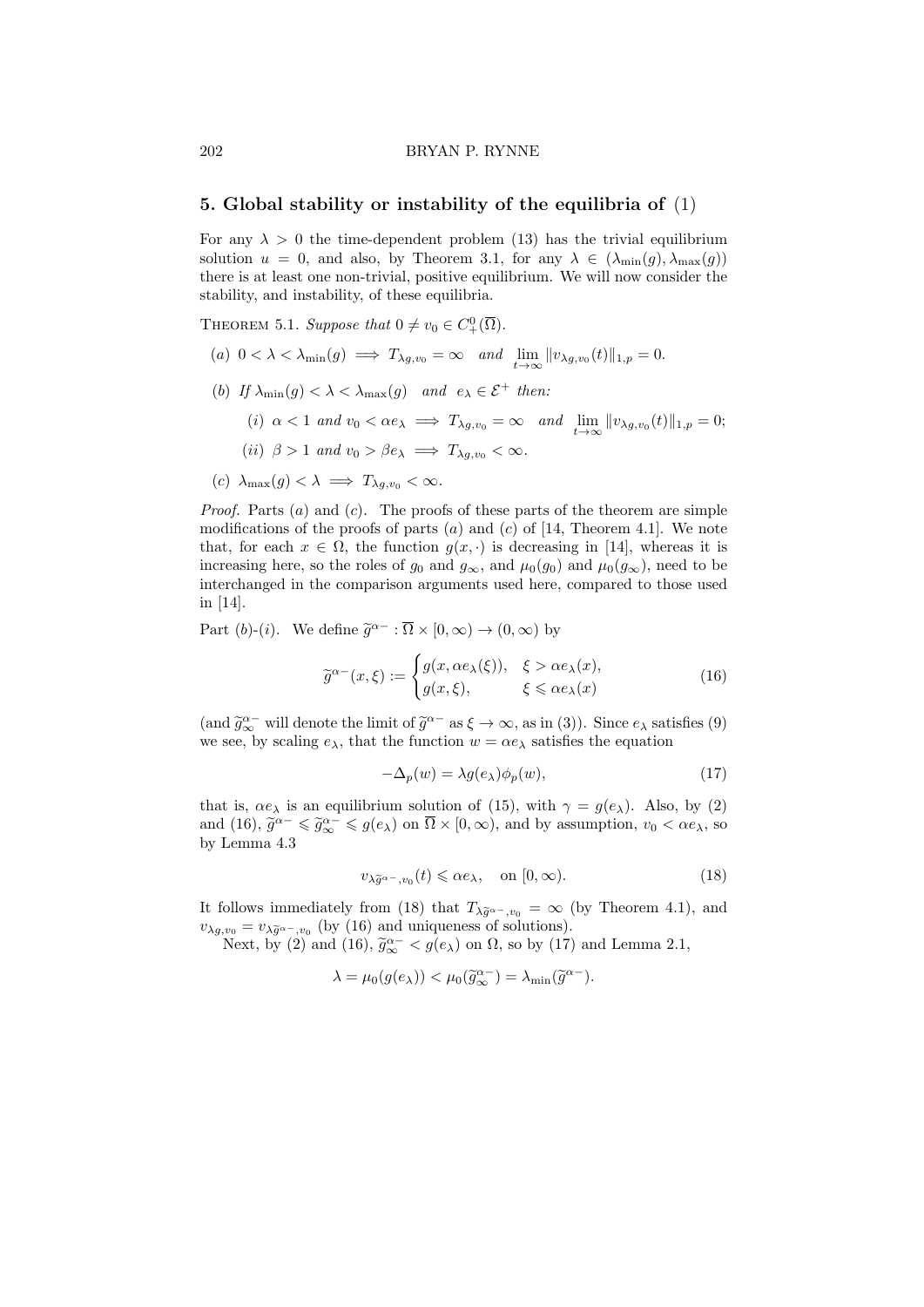Thus, part (a) of the theorem applies to the solution  $v_{\lambda \tilde{g}^{\alpha-},v_0}$ , and since we<br>have just above that  $v$ , we this proves part (b) (i) of the theorem have just shown that  $v_{\lambda g,v_0} = v_{\lambda \widetilde{g}^{\alpha-},v_0}$ , this proves part  $(b)-(i)$  of the theorem.

Part (b)-(ii). We now define  $\tilde{g}^{\beta+} : \overline{\Omega} \times [0, \infty) \to (0, \infty)$  by

$$
\widetilde{g}^{\beta+}(x,\xi) := \begin{cases} g(x,\xi), & \xi \ge \beta e_{\lambda}(x), \\ g(x,\beta e_{\lambda}(\xi)), & \xi < \beta e_{\lambda}(x). \end{cases}
$$
(19)

In this case the function  $w = \beta e_\lambda$  satisfies (17), and a similar argument to that in the proof of part  $(b)-(i)$  now shows that

$$
v_{\lambda \widetilde{g}^{\beta+}, v_0}(t) \geq \beta e_{\lambda} \quad \text{on } [0, T_{\lambda \widetilde{g}^{\beta+}, v_0}), \tag{20}
$$

and hence,  $v_{\lambda g, v_0} = v_{\lambda \tilde{g}^{\beta +}, v_0}$ . Also, by (2) and (19),  $\tilde{g}_0^{\beta +} > g(e_\lambda)$  on  $\Omega$ , so by (17) and Lamma 2.1 by (17) and Lemma 2.1,

$$
\lambda = \mu_0(g(e_{\lambda})) > \mu_0(\widetilde{g}_0^{\beta+}) = \lambda_{\max}(\widetilde{g}^{\beta+}).
$$

Thus, part (c) of the theorem applies to the solution  $v_{\lambda g, v_0} = v_{\lambda \tilde{g}} s_{+, v_0}$ , and so process part (b) (ii) of the theorem. This completes the proof of Theorem 5.1. proves part  $(b)-(ii)$  of the theorem. This completes the proof of Theorem 5.1.  $\Box$ 

Part (b) of Theorem 5.1 shows that if  $\lambda_{\min}(g) < \lambda < \lambda_{\max}(g)$  then every non-trivial, positive equilibrium  $e_{\lambda} \in \mathcal{E}^+$  is unstable, and the trivial solution is not globally asymptotically stable. It also gives an indication of the global asymptotic behaviour of the positive solutions of (13), viz. if  $v_0$  is 'large' then  $v_{\lambda g,v_0}$  blows up in finite time, and if  $v_0$  is 'small' then  $v_{\lambda g,v_0}(t) \to 0$  as  $t \to$  $\infty$ . However, this result does not deal with all initial conditions  $v_0 \in C^0_+(\overline{\Omega})$ . Specifically, it does not deal with any initial condition  $v_0$  which 'crosses' all the non-trivial, positive equilibria. More unfortunately, it does not prove the stability of the trivial solution, in the sense that there are initial conditions  $v_0$ with arbitrarily small norm (either  $|v_0|_0$  or  $||v_0||_{1,p}$ ) which do not satisfy the hypothesis in part  $(b)-(i)$  of the theorem (for arbitrarily small  $\epsilon$  there exist  $v_0$ with  $|v_0|_0 < \epsilon$ , but with  $v_0(x) > e_\lambda(x)$  for x near the boundary  $\partial\Omega$ ). The following theorem rectifies some of these omissions, and proves stability of the trivial solution when  $\lambda_{\min}(g) < \lambda < \lambda_{\max}(g)$ .

THEOREM 5.2. Suppose that  $\lambda_{\min}(g) < \lambda < \lambda_{\max}(g)$ . Then there exists  $\epsilon > 0$ such that

$$
|v_0|_0 < \epsilon \implies T_{\lambda g, v_0} = \infty \quad and \quad \lim_{t \to \infty} ||v_{\lambda g, v_0}(t)||_{1, p} = 0. \tag{21}
$$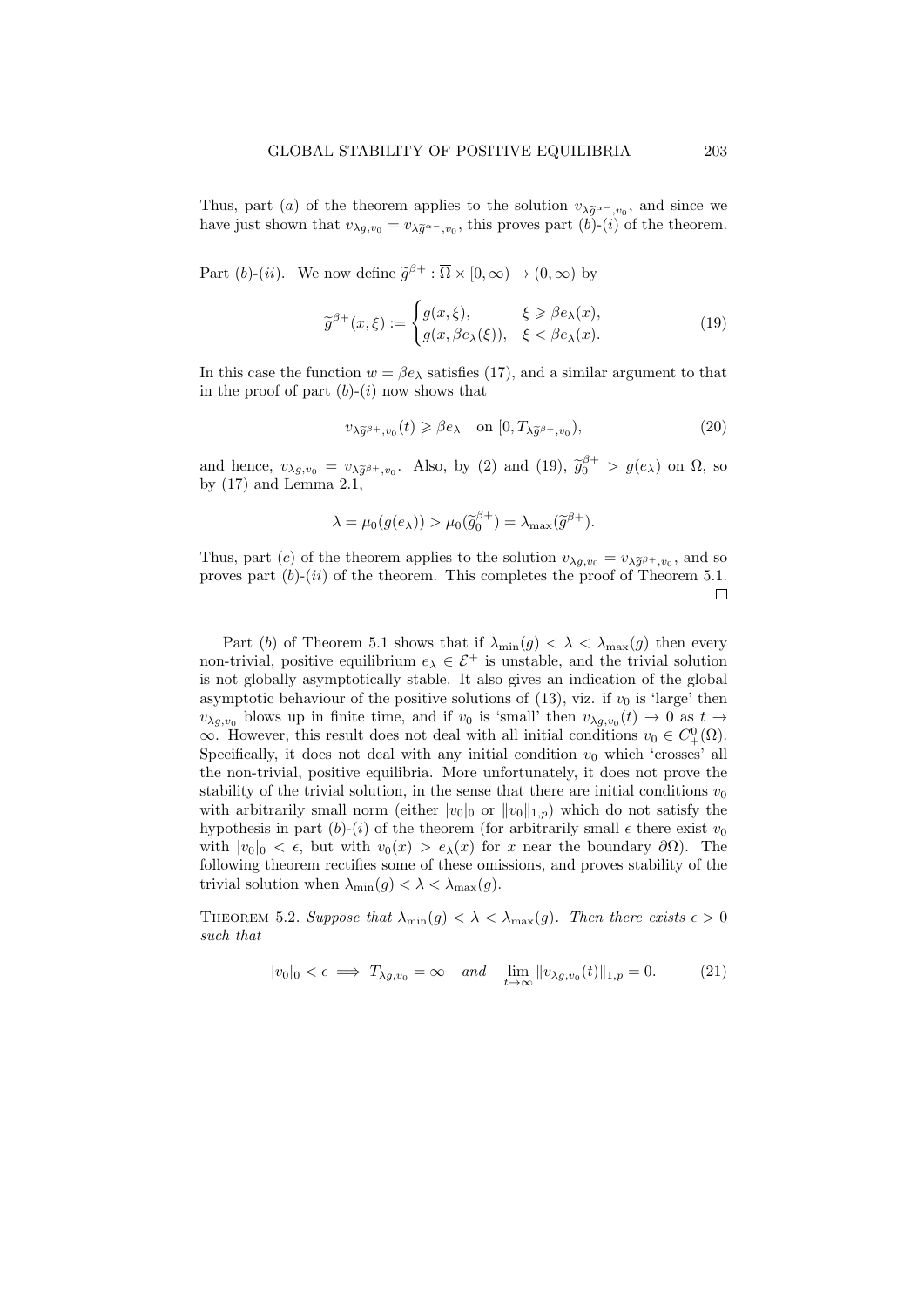*Proof.* For  $\delta > 0$ , define  $g_{\delta} \in C^{0}(\overline{\Omega})$  by

$$
g_{\delta}(x) := g(x, \delta), \quad x \in \overline{\Omega}.
$$

It follows from the properties of g, and the principal eigenvalue function  $\mu_0(\cdot)$ (see Lemma 2.1 and  $[6]$ ), that

$$
g_{\delta} > g_0 \text{ on } \Omega \text{ and } \lim_{\delta \searrow 0} |g_{\delta} - g_0|_0 = 0
$$
  

$$
\implies \mu_0(g_{\delta}) < \mu_0(g_0) \text{ and } \lim_{\delta \searrow 0} \mu_0(g_{\delta}) = \mu_0(g_0)
$$

(the final limiting result is not explicitly stated in [6], but it can readily be proved using the minimisation characterisation of  $\mu_0(\rho)$  in (1.3) of [6]; the argument is similar to the proof of [6, Proposition 4.3]). Hence, since  $\lambda$  <  $\lambda_{\max}(g) = \mu_0(g_0)$ , we may choose  $\delta$  sufficiently small that  $\lambda < \mu_0(g_\delta)$ .

Now, defining the function  $\mathbf{1} \in C^0_+(\overline{\Omega})$  by  $\mathbf{1}(x) := 1, x \in \overline{\Omega}$ , it follows from Lemma 4.4  $(a)$  that

$$
T_{\lambda g_{\delta},\mathbf{1}}(t) = \infty \quad \text{and} \quad |w_{\lambda g_{\delta},\mathbf{1}}(t)|_{0} \to 0. \tag{22}
$$

Since the mapping  $t \to |w_{\lambda g_{\delta},1}(t)|_0$  is continuous on  $[0,\infty)$ , we may define

$$
\begin{aligned} \kappa&:=\max\{|w_{\lambda gs,1}(t)|_0:t\geqslant 0\},\quad \epsilon:=\delta/\kappa,\\ \tilde{w}_\epsilon(x,t)&:=\epsilon w_{\lambda gs,1}(x,\epsilon^{p-2}t),\quad (x,t)\in\Omega\times[0,\infty), \end{aligned}
$$

and we see that

$$
\frac{d\tilde{w}_{\epsilon}}{dt} = \epsilon^{p-1} \frac{d w_{\lambda g_{\delta},1}}{dt} = \epsilon^{p-1} \left( \Delta_p(w_{\lambda g_{\delta},1}) + \lambda g_{\delta} \phi_p(w_{\lambda g_{\delta},1}) \right)
$$
  
=  $\Delta_p(\tilde{w}_{\epsilon}) + \lambda g_{\delta} \phi_p(\tilde{w}_{\epsilon}),$   
 $\tilde{w}_{\epsilon} = \epsilon \mathbf{1}, \quad |\tilde{w}_{\epsilon}(t)|_0 \leq \delta, \quad t \geq 0.$ 

Furthermore, since  $g(x,\xi) \leq g_\delta(x)$  on  $\overline{\Omega} \times [0,\delta]$ , a similar comparison argument to that used in the proof of Theorem 5.1  $(b)$   $(i)$  now shows that

$$
|v_0|_0 < \epsilon \implies 0 \leqslant v_{\lambda g,v_0}(t) \leqslant \tilde{w}_{\epsilon}(t) \leqslant \delta, \quad t \geqslant 0,
$$

which, by (22), proves that (21) holds with the  $|\cdot|_0$  norm. It follows from this, by the argument in the proof of [14, Theorem 4.1], that (21) holds with the  $\|\cdot\|_{1,p}$  norm, which completes the proof of Theorem 5.2.  $\Box$ 

# 6. Uniqueness of non-trivial, positive equilibria

The question of the uniqueness of the non-trivial, positive equilibria when  $\lambda \in (\lambda_{\min}(g), \lambda_{\max}(g))$ , under conditions similar to our basic condition (2),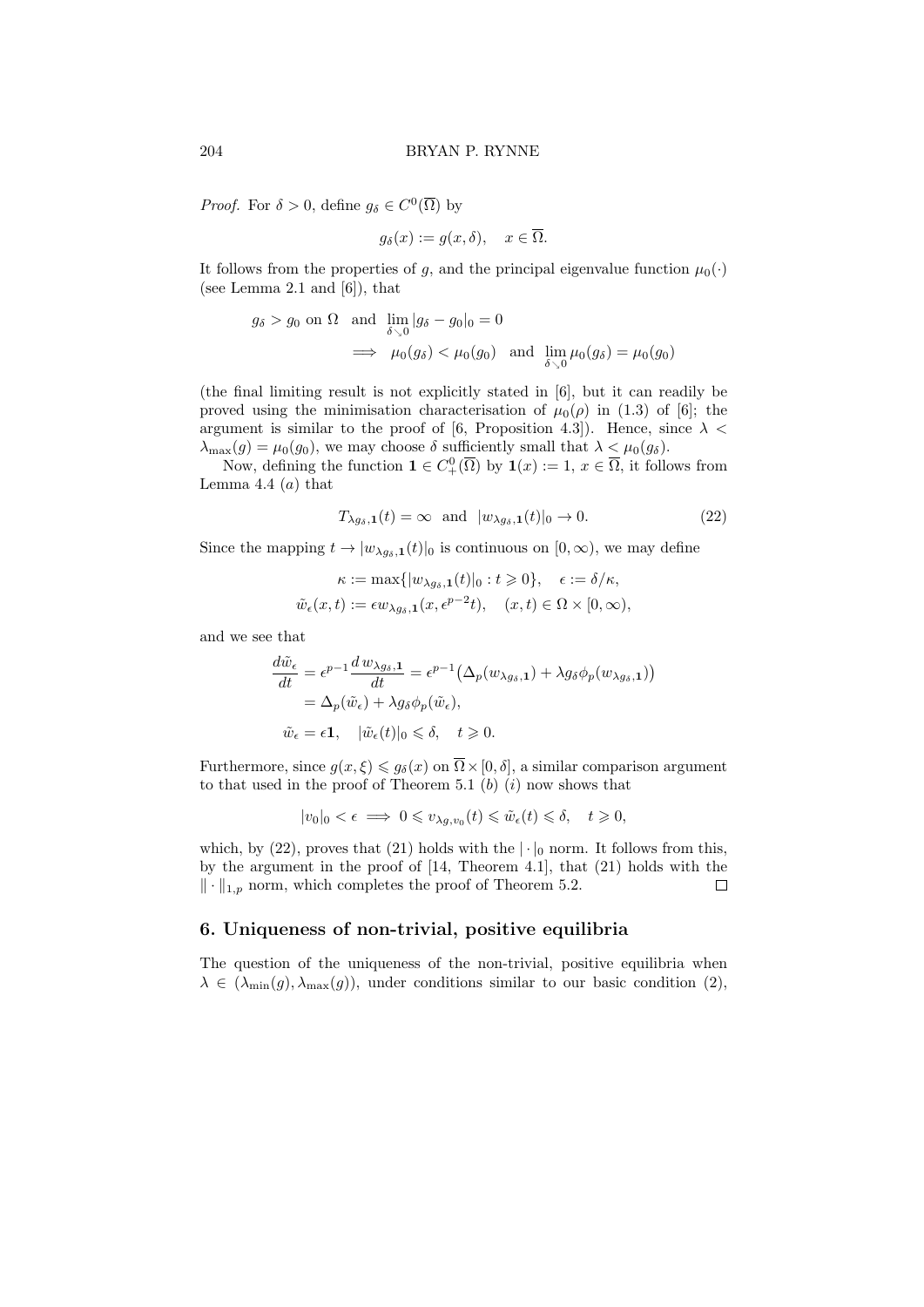is clearly of interest here, so we briefly describe some recent results concerning this question. This problem has received considerable attention, but is still a long way from being resolved. The main results have been obtained for the case where  $\Omega$  is a ball, say the unit ball  $B_1 \subset \mathbb{R}^N$ , and the function g is radially symmetric, that is, g has the form  $g(r, \xi)$ , where r denotes the usual Euclidean norm |x| in  $\mathbb{R}^N$ . For simplicity, we only discuss the case where g has the form  $q(\xi)$ .

We first observe that in this case, given our hypotheses on  $g$ , [2, Lemma 2] shows that any non-trivial solution  $u \in W^{1,p}_{0,+}(\Omega)$  of (9) must be radially symmetric, that is,  $u = u(r)$ , with  $u(1) = 0$ . Thus, the question of the uniqueness of the non-trivial solutions of the PDE  $(9)$  on  $B_1$  reduces to considering the uniqueness of the solutions of an ODE problem on the interval  $[-1, 1]$ . Of course, if we have such uniqueness then Theorem  $5.1$  (b) applies to the full PDE problem on the ball  $B_1 \subset \mathbb{R}^N$ .

We now briefly describe some of the known results for this case, which apply to our problem.

#### The case  $N = 1$ .

This case is considered in [10], under the following hypothesis.

• The nonlinearity  $g(\xi)\xi^{p-1}$  is 'strictly p-convex', as defined in [10, Definition 3] (which implies that (2) holds, see [10, Remark 6]).

Theorems 1 and 2 in [10] show that if  $\lambda \in (\lambda_{\min}(g), \lambda_{\max}(g))$  then (9) has a unique solution  $e_{\lambda} \in W^{1,p}_{0,+}(\Omega)$  (these theorems combined cover all combinations of  $0 \leq \lambda_{\min}(g) < \lambda_{\max}(g) \leq \infty$ ).

# The case  $N > 1$ .

This case is considered in [1, 11]. The results as stated in these papers do not quite cover the problem considered here, but by a slight adaptation of the arguments in [1] a uniqueness result can be obtained under the following hypotheses (in our notation):

- the function  $\xi \to \xi g'(\xi)/g(\xi)$  is increasing on  $(0,\infty)$ ;
- $g'(\xi) > 0$  on  $(0, \infty)$  (which implies that (2) holds).

### Acknowledgements

The author would like to thank the referee for drawing his attention to the papers [3, 4].

#### **REFERENCES**

[1] A. Aftalion and F. Pacella, Uniqueness and nondegeneracy for some nonlinear elliptic problems in a ball, J. Differential Equations 195 (2003), 380–397.